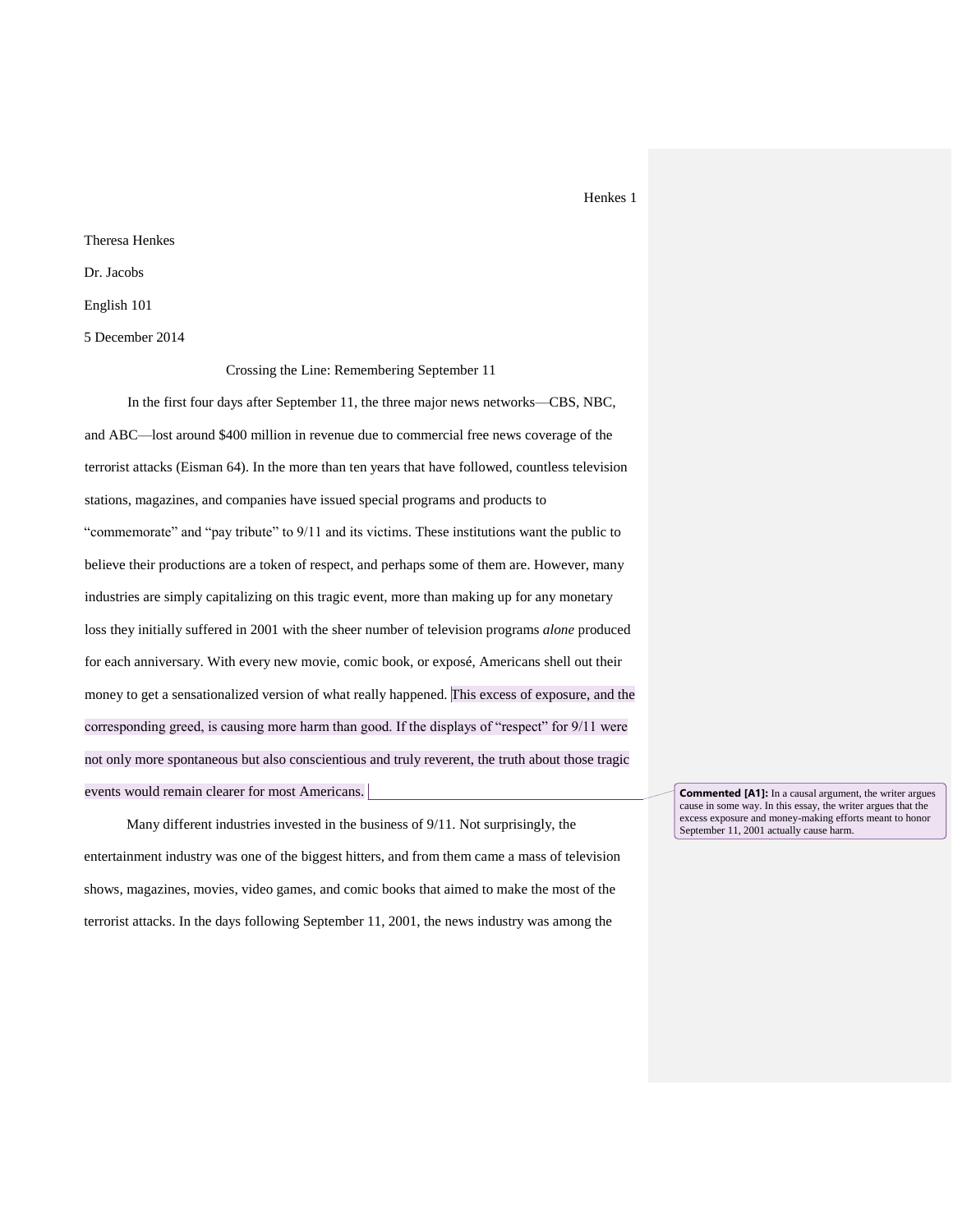first to respond. Major television networks suspended commercials, and magazines like *Time* produced commemorative issues *sans* print ads. However, this generous attitude was short lived.

In her article "The Media of Manipulation: Patriotism and Propaganda—Mainstream News in the United States in the Weeks Following September 11" published in *Critical Quarterly*, April Eisman claims, "Following a loss of approximately \$400 million in ad revenue during the four days of commercial-free news coverage after the attacks, television networks were keen to keep viewers and advertisers, and therefore pulled or 'killed' anything that caused—or could cause controversy"  $(64)$ .

The reports on September 11 began to resemble propaganda, and overexposure crept in as the news sources tried to re-make money. Even now, over ten years later, the news industry is trying to make money on 9/11. For two straight weeks or more every September "special features" run constantly on television and in magazines and newspapers. Take, for example, *People Magazine's* cover story on the ten-year anniversary of the even. It was called "Remembering the Father I Never Met," and it features ten or so children whose fathers perished in the twin towers before these children were even born. Each child is shown close up with a solemn, almost haunted, expression. They look miserable. It is unlikely that those fathers would have wanted their children portrayed like this on a national magazine, exploited to sell a few copies.

Then there are the films that are sure to follow every major world event. One popular example of a big budget September 11 movie is *World Trade Center* released in 2006 (Frago, La Porte, and Phalen 58). In this film, two police officers are trapped when one of the towers collapses, and they spend the next twelve hours under the rubble until they become two of only

**Commented [A2]:** Here, the writer transitions from describing the positive motives of the media after 9/11 to the need for the media to make up money lost.

**Commented [A3]:** Here, the writer provides evidence to support her claim that the media is taking advantage of the event and causing harm. Here, she uses an appeal to both logos and pathos, as she works to address both the logic of her argument and the emotional situation involving these children.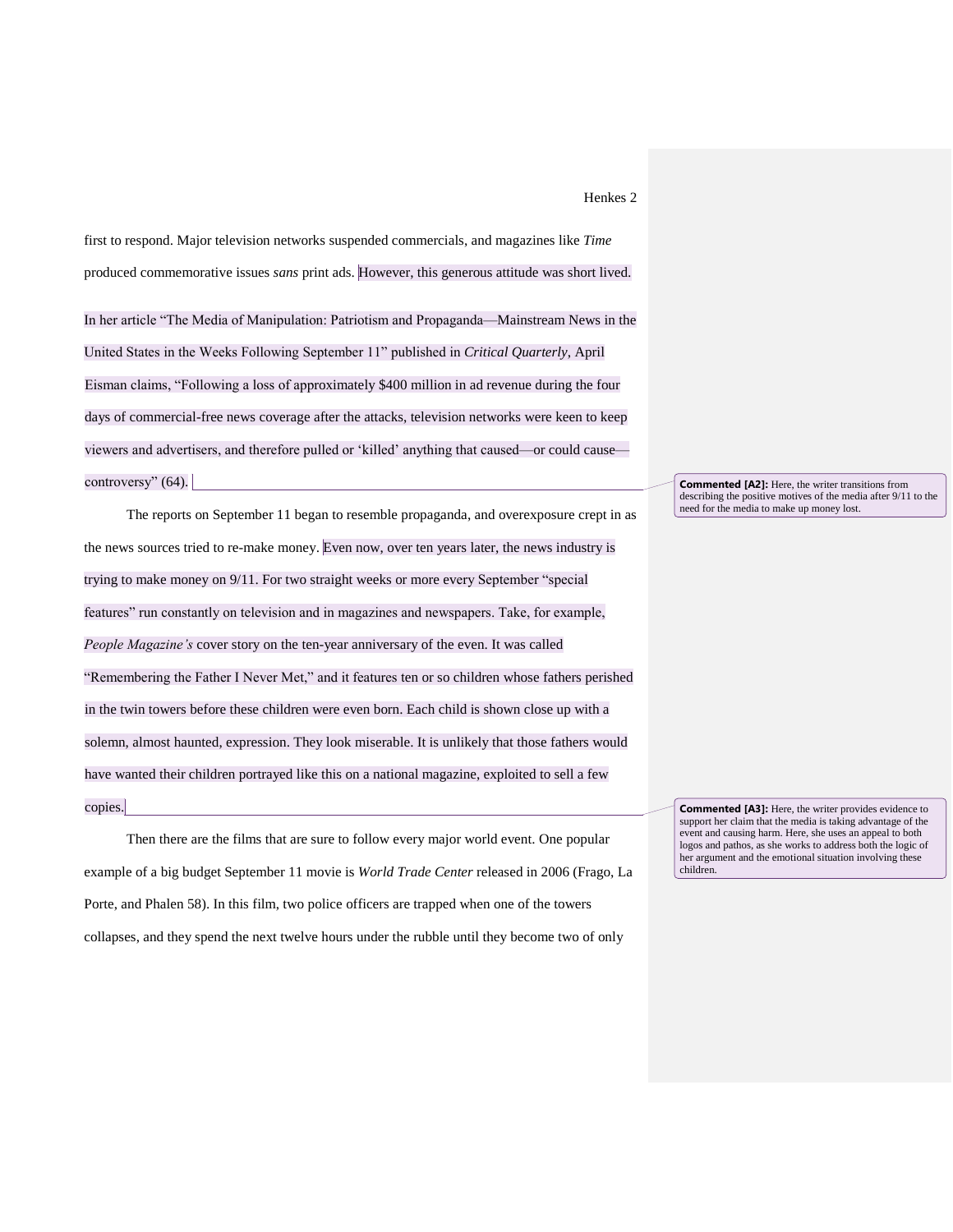twenty people who are rescued (65). Although based on a true account and relatively well received in the box office, this film was still a money-maker. In their article "The Narrative Reconstruction of 9/11 in Hollywood Films," Marta Frago, Teresa La Porte, and Patricia Phalen, faculty of the University of Navarra and The George Washington University respectively, write, "*World Trade Center'*s origin is much more conventional: a proposal made by producers, bought by Paramount, with a higher budget (US \$65 million). The project attracted A-list director Oliver Stone and actor Nicholas Cage." (64). Any film with a \$65 million dollar budget is sure to be created with revenue in mind. Additionally, Frago, La Porte, and Phalen say, "If we bear in mind Stone's earlier filmography, the critics' surprise at the results of *World Trade Center* is understandable. The film does lack the commitment and critical tone of some of his other projects…" (64). This is a director with experience in touchy subjects, and although an effort was made at being respectful, it is highly unlikely that the producers and the actors created the film as a charitable contribution to society. It was designed to evoke emotions and open wallets. The video game industry is not the first industry that comes to mind in connection to 9/11, but they have been some of the worst offenders in taking advantage of a horrible tragedy. In her article "Kodak Moments, Flashbulb Memories: Reflections on 9/11," Barbara Kirshenblatt-Gimblett explains that after 9/11, antiterrorism/war video games briefly disappeared. However, they soon returned with a vengeance. She tells of one video game that features Osama Bin Laden:

Ethan McKinnon and Drew Baye… 'decided to express their anger by developing a game based on the popular first-person, teamwork oriented game in which the search for and death of Osama bin Laden would be the central theme.' After gaming companies refused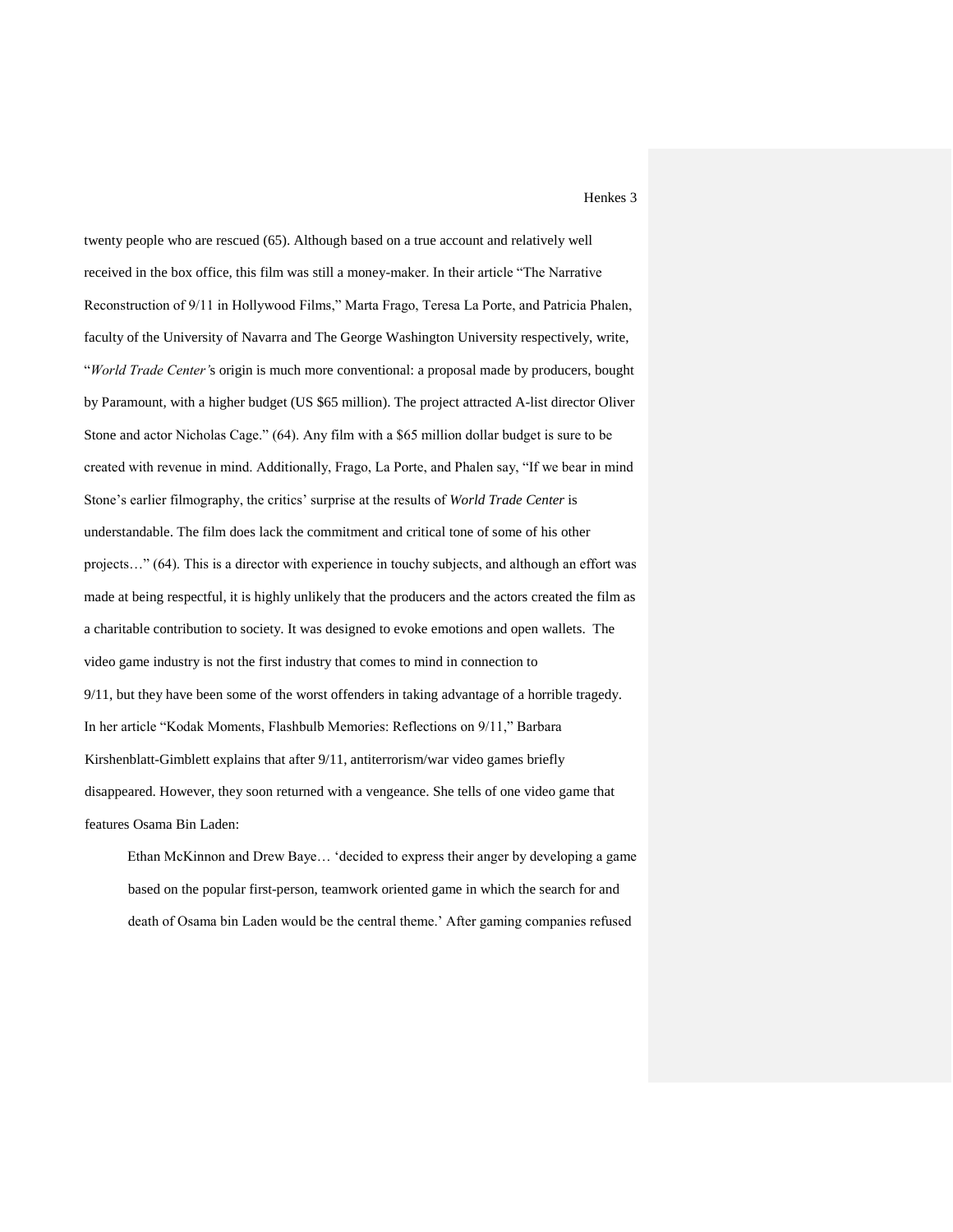to consider the idea, in part because they did not wish 'to be seen as cashing in on the September 11 tragedy,' McKinnon and Bayes founded their own company. (18) Another video game that appeared on the scene allowed players to shoot the hijacked planes from the sky on 9/11 (18). The fact is the video game companies that refused to produce these products had a good reason; these games are a form of "cashing in" on a national tragedy. They serve no functional purpose. They do not help young people express their feelings in a healthy way, and they do not respectfully pay tribute to the victims of September 11. Instead, these games desensitize players to the real tragedy and promote the kind of violence that caused 9/11 in the first place.

With all of this said, the public needs an outlet for remembering September 11. However, Americans need one that does not use violence, drama, and greed like the entertainment industry products. The community can come together without manipulating the truth about what happened, and many have already done so in a local setting. As an example, consider the impromptu photo memorials that cropped up in NYC right after September 11. In her "Kodak Moments" article, Barbara Kirshenblatt-Gimblett describes one of the most famous photo memorials called *Here in New York*. She describes a display of unframed photographs in an empty store-front in Manhattan submitted by anyone and everyone (20). *All* photo submissions of September 11 were accepted and displayed. Volunteers, both amateur and professional, ran the gallery, and each print was sold for the exact same price (21-22). Best yet, all \$600,000 in revenue (at the time of publication) were donated to the Children's Aid Society (22). Kirshenblatt-Gimblett writes, "With a collection of 7,000 photographs, which is still growing, and 1.5 million visitors to the exhibition worldwide thus far, '*Here is New York* is without question the largest archive of its kind in history, and may well become the most looked-at

**Commented [A4]:** The writer uses logos to make a strong claim here about video games making money from our "national tragedy."

**Commented [A5]:** Although there is not enough evidence to support this claim, here the writer is attempting to show the harm that comes from the industry taking advantage of this tragedy.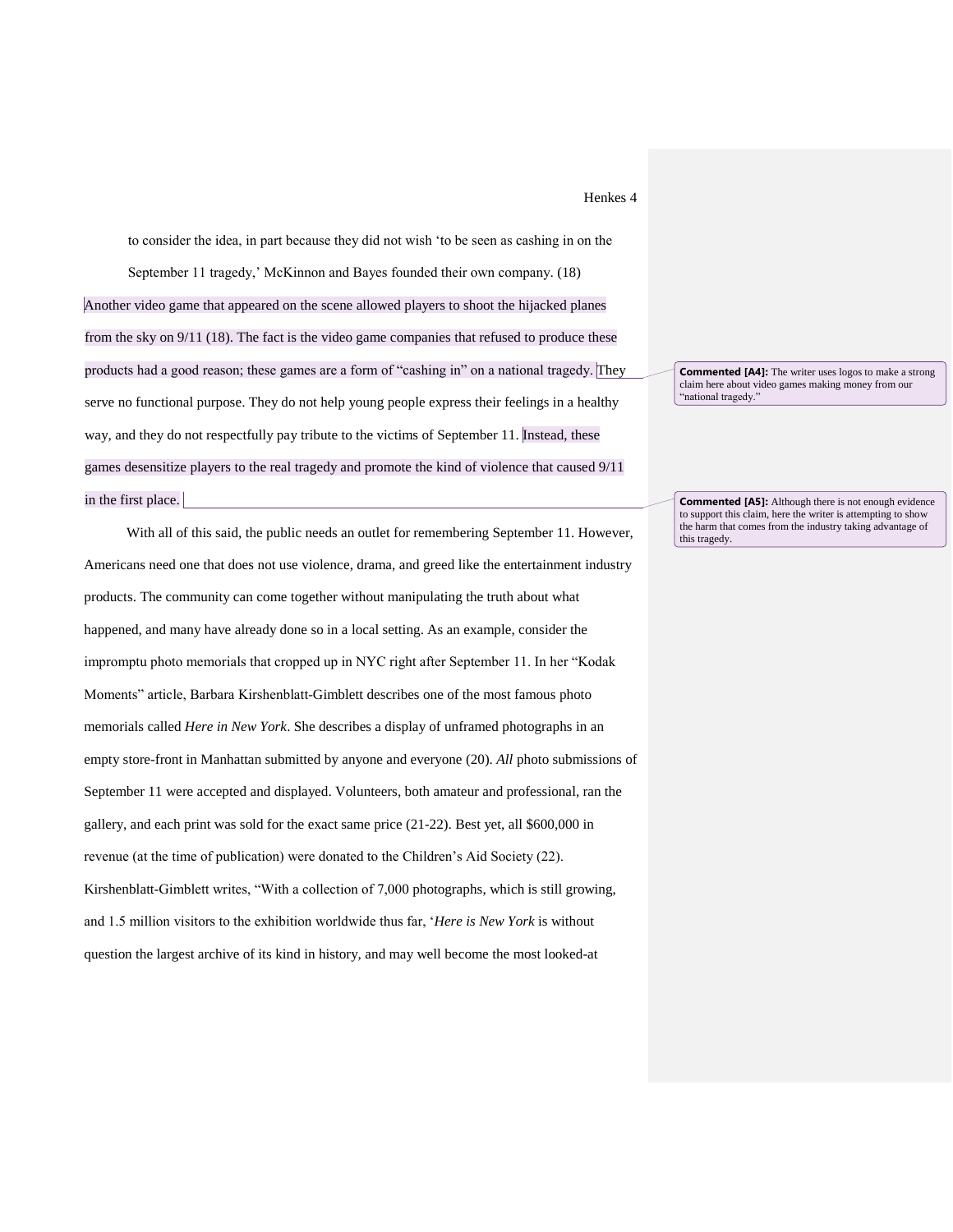exhibition of our time'" (21). This is an example of a community grieving and remembering together. This is a beautiful, self-less token of love for a battered nation. They did not need a big budget or an angry dramatization; they simply asked for those who were willing to contribute to do so, and the floodgates opened.

Many museums across the country sponsored similar non-profit events in the aftermath of 9/11. "Kodak Moments" also tells of some of these exhibits and special events:

Museums were encouraged to work closely with their local communities in planning events. Many museums developed special exhibitions and programs and honored local rescue workers; hosted concerts, ceremonies, and dialogues; and provided opportunities for visitors to reflect upon and express their thoughts and feelings in journals, murals, and albums…Museums were encouraged to extend their hours and many offered free admission to these commemorative events (33).

The results included everything from the "Wall of Prayer" in The Museum of the City of New York to the hourly ringing of the American Freedom Bell at the Charlotte Museum of History (32-34). Even now small, tasteful community events like these still persist. Even in minor cities like Bangor, Maine there are events like a free local concert entitled "Pops on the Green" to bring the community together on the tenth anniversary of September 11. That is what remembering should be all about: bringing the public together.

The way to pay tribute to such a day of infamy is through voluntary, reverent displays of recollection. It does not need to be enhanced with a theatrical production to generate income or sell papers. Rather these ostentatious displays devalue the raw emotions of the day. They twist the truth out of greed. Although many industries have tried such tactics to make money, they are not the ones that should help us remember September 11. Instead, we should remember that day

**Commented [A6]:** Here, the writer offers an alternative and an example of a more authentic or healthy way to deal with the tragedy.

**Commented [A7]:** In her conclusion, the writer makes another connection to her thesis that 9/11 spectacles cause our culture harm.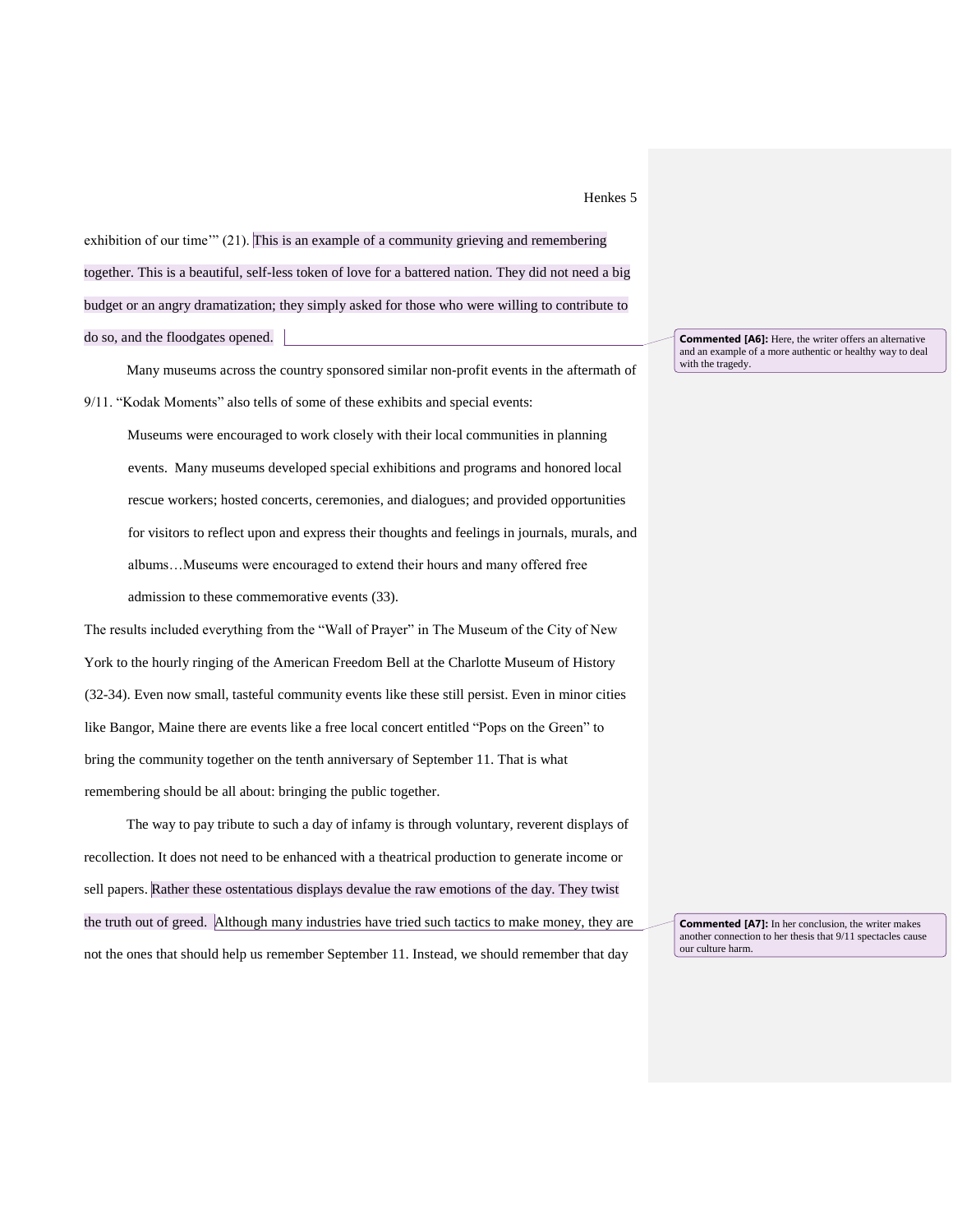as it really happened through the eyes of ordinary, everyday people because these people were the real victims, heroes, and survivors of September 11, 2001.